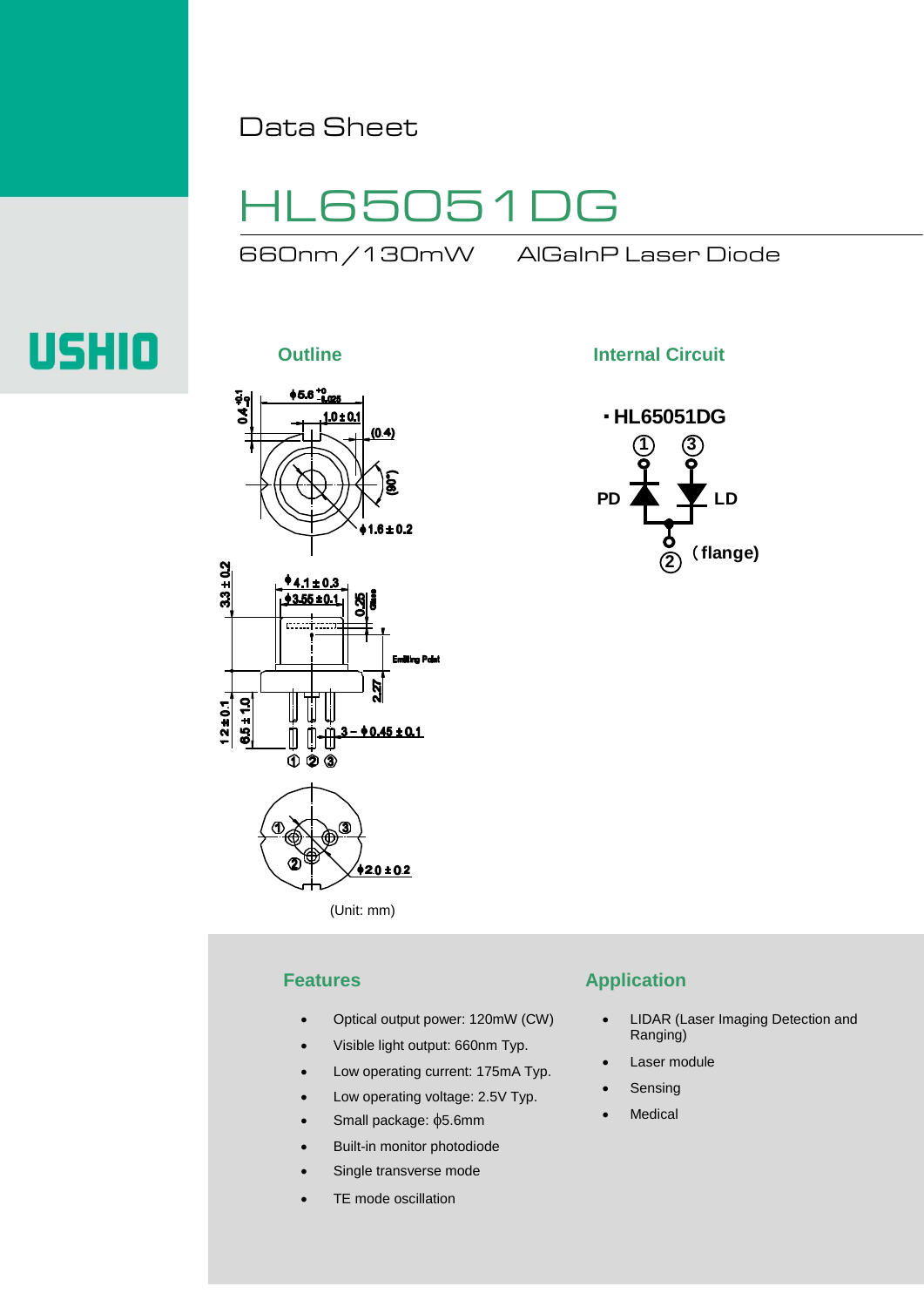

## **Absolute Maximum Ratings (Tc=25°C)**

| <b>Item</b>                  | <b>Symbol</b> | <b>Ratings</b> | <b>Unit</b> |
|------------------------------|---------------|----------------|-------------|
| Optical output power         | Po            | 130            | mW          |
| LD Reverse Voltage           | $V_{R(LD)}$   | 2              | V           |
| PD Reverse Voltage           | $V_{R(PD)}$   | 30             | V           |
| <b>Operating Temperature</b> | Topr          | $-10 - +60$    | °C          |
| Storage Temperature          | Tstg          | $-40 - +85$    | °C          |

## **Optical and Electrical Characteristics (Tc=25°C)**

| <b>Parameter</b>                                 | <b>Symbol</b>    | <b>Min</b>               | <b>Typ</b> | <b>Max</b> | <b>Unit</b> | <b>Test Condition</b>       |
|--------------------------------------------------|------------------|--------------------------|------------|------------|-------------|-----------------------------|
| Threshold current                                | Ith              | $\blacksquare$           | 60         | 75         | mA          |                             |
| Operating current                                | lop              | $\overline{\phantom{a}}$ | 175        | 210        | mA          | $Po = 120mW$                |
| Operating voltage                                | Vop              | $\blacksquare$           | 2.5        | 3.3        | $\vee$      | $Po = 120mW$                |
| Beam divergence<br>Parallel to the junction      | $\theta$ //      | 7                        | 10         | 13         | $\Omega$    | Po=120mW,<br><b>FWHM</b>    |
| Beam divergence<br>Perpendicular to the junction | $\theta$ $\perp$ | 15                       | 17         | 21         | $\Omega$    | Po=120mW,<br><b>FWHM</b>    |
| Lasing Wavelength                                | $\lambda p$      | 652                      | 660        | 665        | nm          | $Po = 120mW$                |
| Monitor current                                  | ls               | 0.1                      | 0.4        | 0.8        | mA          | $Po=120mW$ , $V_{R(PD)}=5V$ |

Data Sheet HL65051DG Rev0. Oct. 28. 2014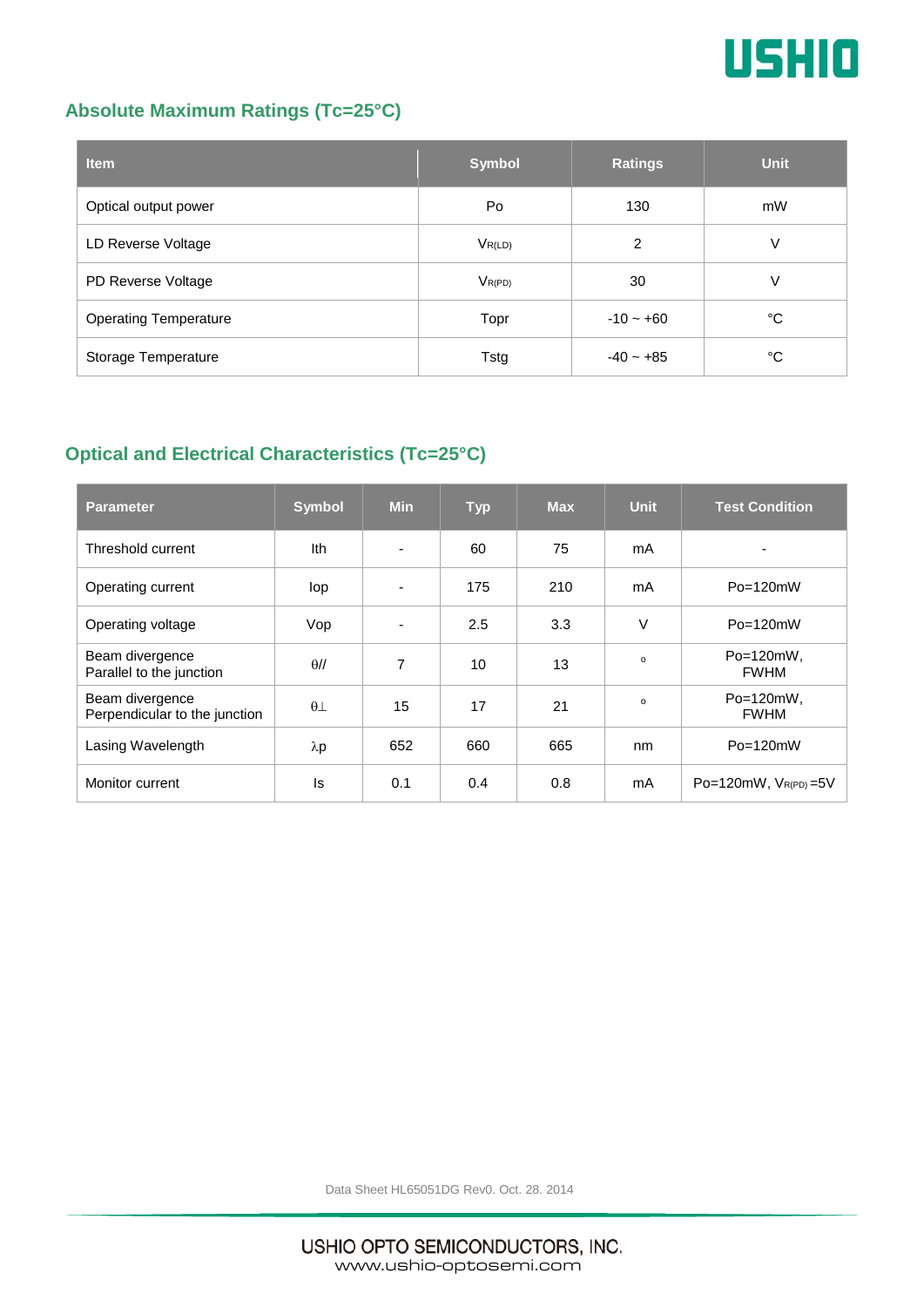

### **Typical Characteristic Curves**



Data Sheet HL65051DG Rev0. Oct. 28. 2014

USHIO OPTO SEMICONDUCTORS, INC. www.ushio-optosemi.com